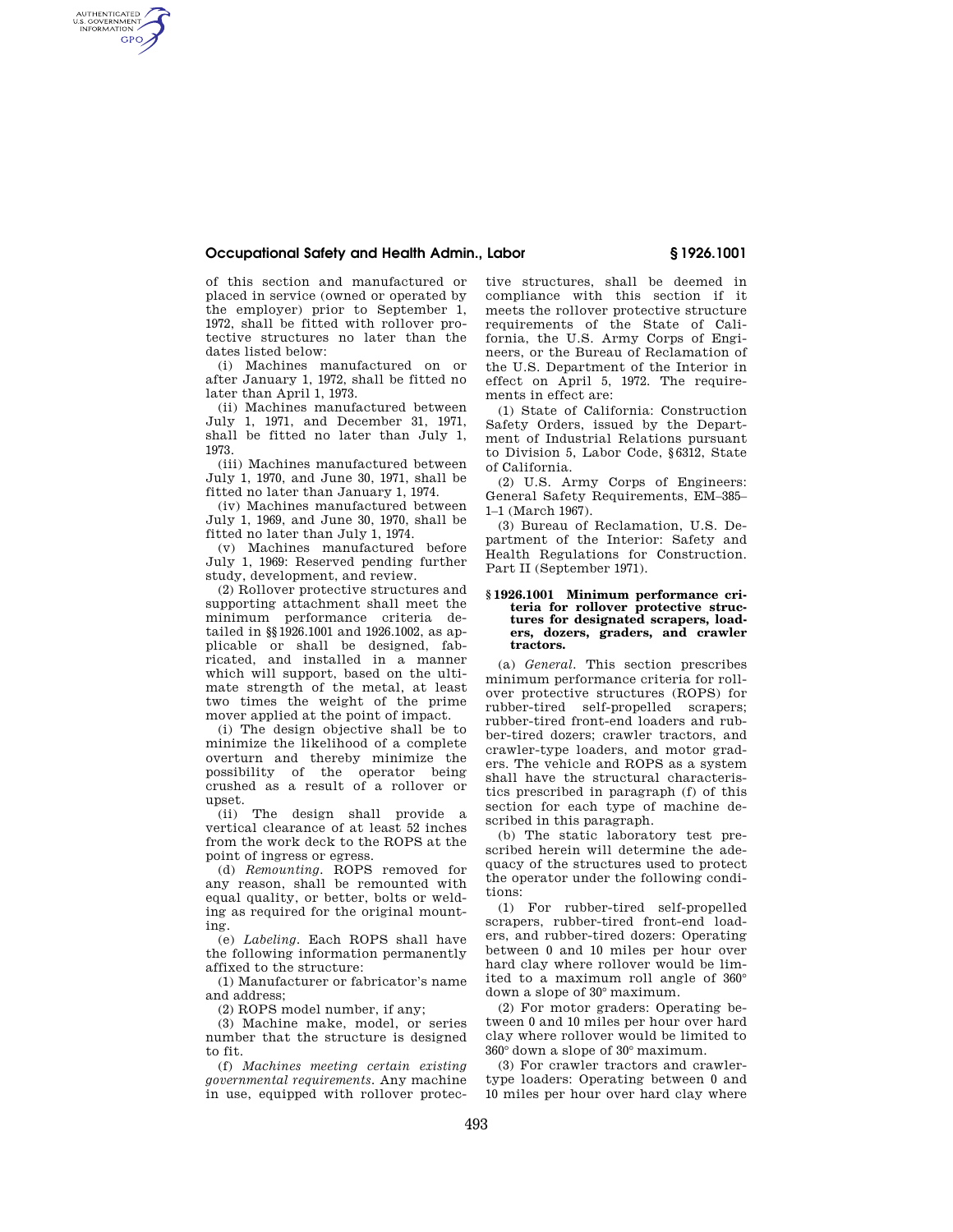rollover would be limited to a maximum roll angle of 360° down a slope of 45°.

(c) *Facilities and apparatus.* (1) The following material is necessary:

(i) Material, equipment, and tiedown means adequate to insure that the ROPS and its vehicle frame absorb the applied energy.

(ii) Equipment necessary to measure and apply loads to the ROPS. Adequate means to measure deflections and lengths should also be provided.

(iii) Recommended, but not mandatory, types of test setups are illustrated in Figure W–1 for all types of equipment to which this section applies; and in Figure W–2 for rubbertired self-propelled scrapers; Figure W– 3 for rubber-tired front-end loaders, rubber-tired dozers, and motor graders; and Figure W–4 for crawler tractors and crawler-type loaders.

(2) Table W–1 contains a listing of the required apparatus for all types of equipment described in paragraph (a) of this section.

TABLE W–1

| Means to measure                                                         | Accuracy                                |
|--------------------------------------------------------------------------|-----------------------------------------|
| Deflection of ROPS, inches                                               | ±5% of deflection meas-<br>ured.        |
| Vehicle weight, pounds                                                   | ±5% of the weight meas-<br>ured.        |
| Force applied to frame, pounds<br>Dimensions of critical zone,<br>inches | ±5% of force measured.<br>$\pm 0.5$ in. |

(d) *Vehicle condition.* The ROPS to be tested must be attached to the vehicle

## **§ 1926.1001 29 CFR Ch. XVII (7–1–10 Edition)**

structure in the same manner as it will be attached during vehicle use. A totally assembled vehicle is not required. However, the vehicle structure and frame which support the ROPS must represent the actual vehicle installation. All normally detachable windows, panels, or nonstructural fittings shall be removed so that they do not contribute to the strength of the ROPS.

(e) *Test procedure.* The test procedure shall include the following, in the sequence indicated:

(1) Energy absorbing capabilities of ROPS shall be verified when loaded laterally by incrementally applying a distributed load to the longitudinal outside top member of the ROPS, as shown in Figure W–1, W–2, or W–3, as applicable. The distributed load must be applied so as to result in approximately uniform deflection of the ROPS. The load increments should correspond with approximately 0.5 in. ROPS deflection increment in the direction of the load application, measured at the ROPS top edge. Should the operator's seat be offcenter, the load shall be applied on the offcenter side. For each applied load increment, the total load (lb.) versus corresponding deflection (in.) shall be plotted, and the area under the load -deflection curve shall be calculated. This area is equal to the energy (in.-lb.) absorbed by the ROPS. For a typical load-deflection curve and calculation method, see Figure W–5.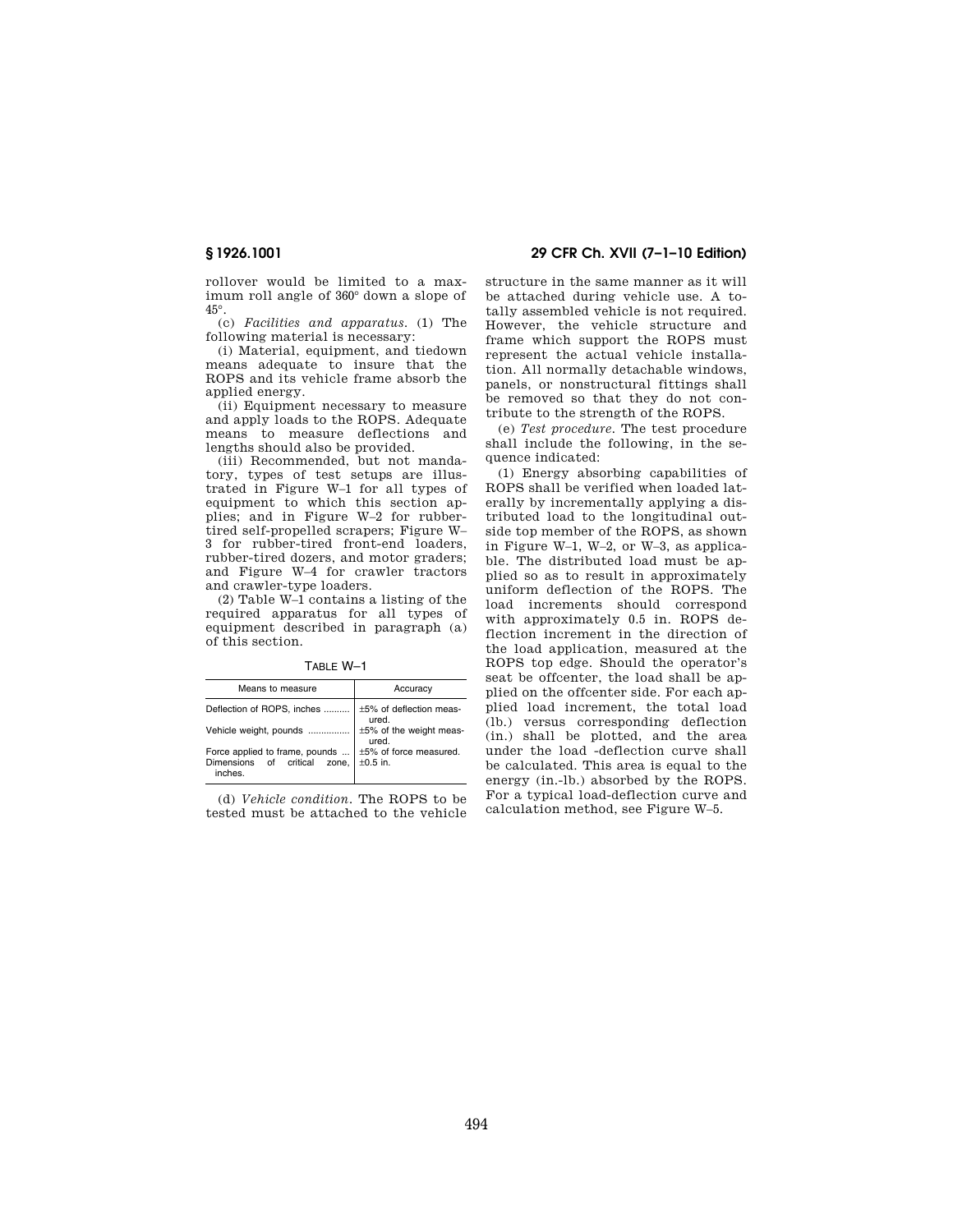

# **Occupational Safety and Health Admin., Labor § 1926.1001**

FIGURE W-2-Test setup for rubber-tired self-propelled scrapers.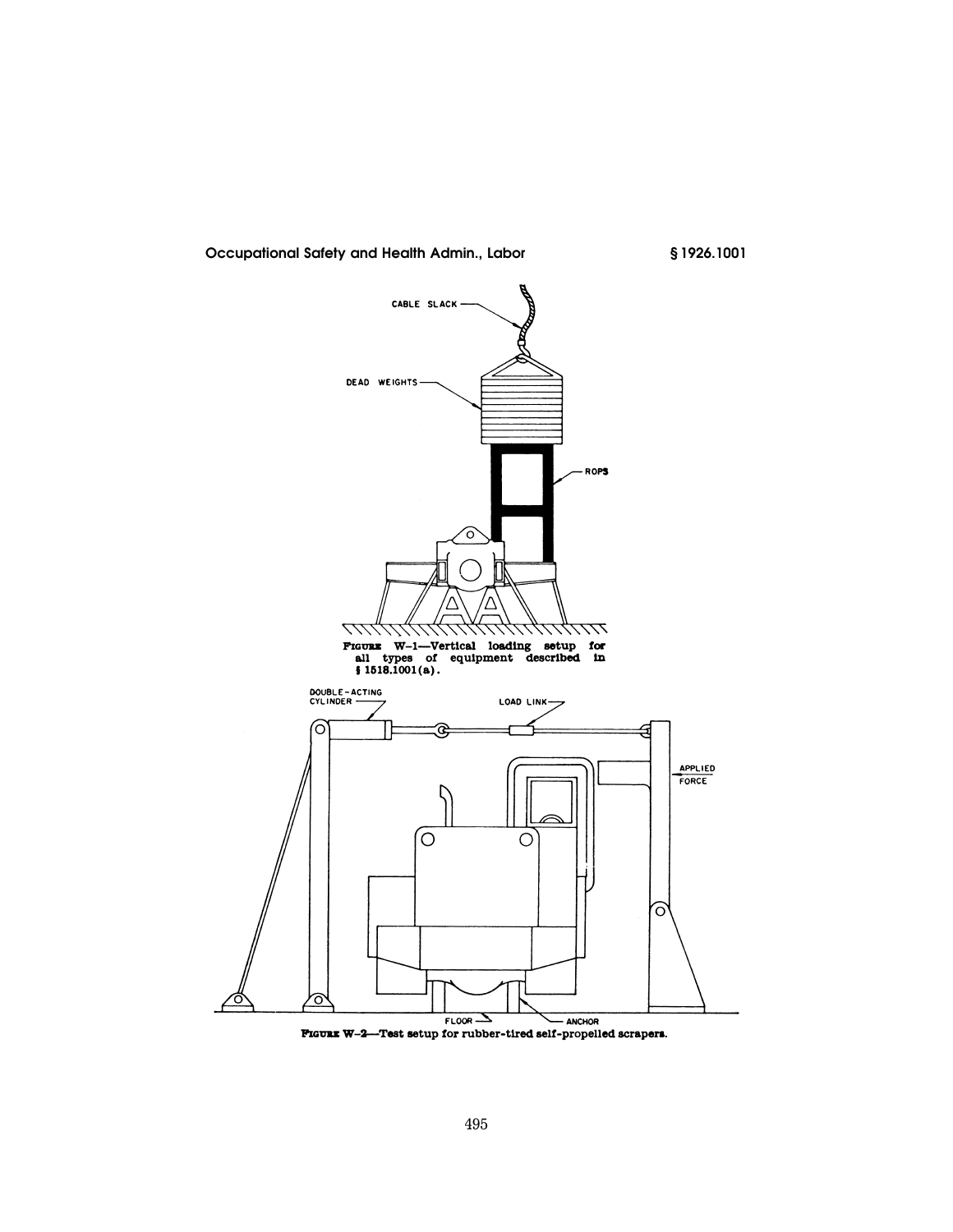**§ 1926.1001 29 CFR Ch. XVII (7–1–10 Edition)** 



FIGURE W-3-Test setup for rubber-tired front-end loaders, rubber-tired dozers, and motor graders.



tractors and crawler loaders.

Incremental loading shall be continued until the ROPS has absorbed the amount of energy and the minimum applied load specified under paragraph (f) of this section has been reached or surpassed.

(2) To cover the possibility of the vehicle coming to rest on its top, the support capability shall be verified by applying a distributed vertical load to the top of the ROPS so as to result in approximately uniform deflection (see Figure W–1). The load magnitude is specified in paragraph  $(f)(2)(iii)$  of this section.

(3) The low temperature impact strength of the material used in the

ROPS shall be verified by suitable material tests or material certification (see paragraph  $(f)(2)(iv)$  of this section).



**4-TOTAL DEFLECTION** F-FORCE APPLIED

$$
area = \frac{\Delta_1 F_1}{2} + (\Delta_2 - \Delta_1) \frac{F_1 + F_2}{2} + (\Delta_3 - \Delta_2) \frac{F_2 + F_3}{2} + \cdots + (\Delta_N - \Delta_{N-1}) \frac{F_{N-1} + F_N}{2}
$$

FIGURE W-5-Determination of energy area under force deflection curve for all types of ROPS equipment defined in § 1926.1001.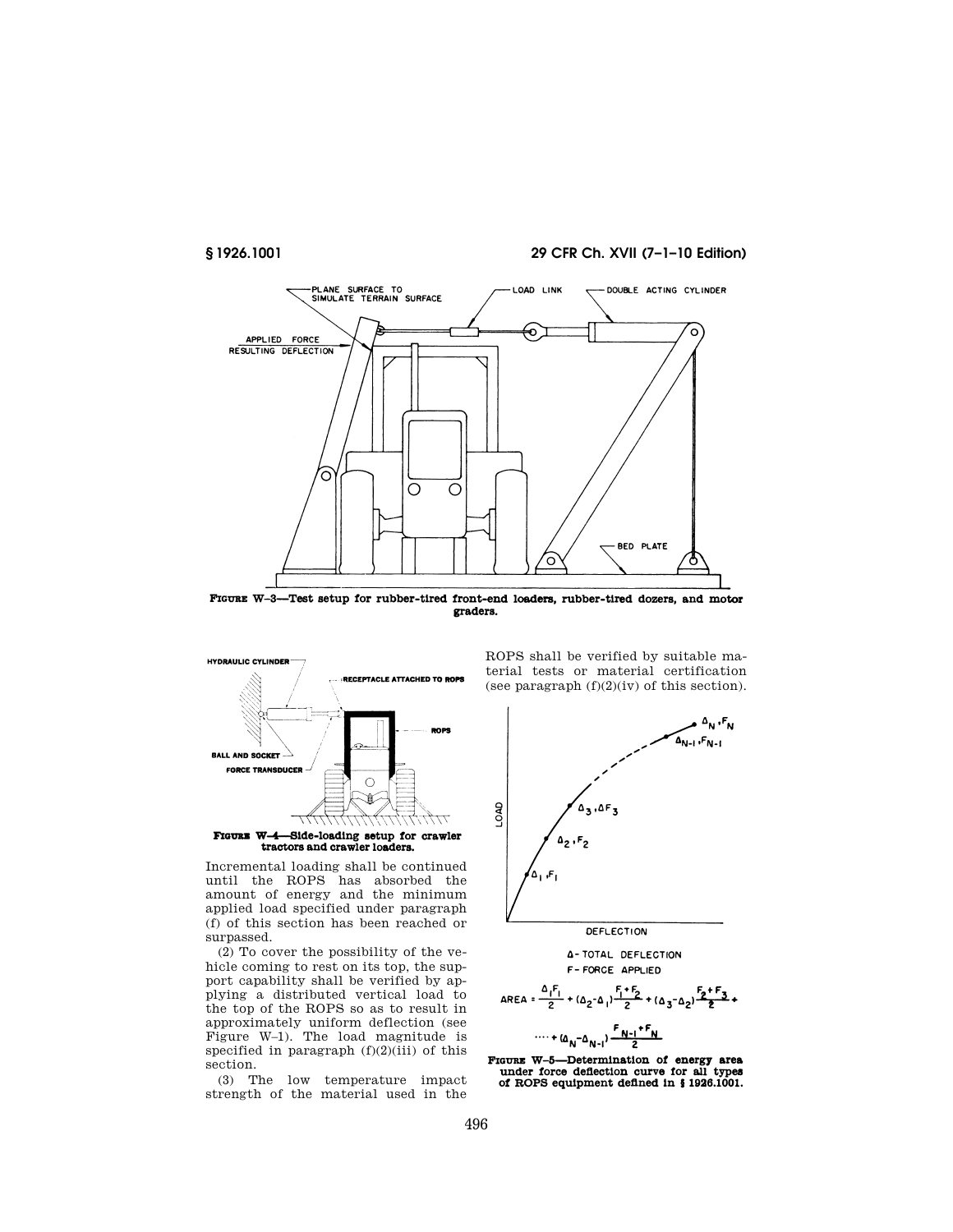# **Occupational Safety and Health Admin., Labor § 1926.1001**

(f) *Performance requirements*—(1) *General performance requirements.* (i) No repairs or straightening of any member shall be carried out between each prescribed test.

(ii) During each test, no part of the ROPS shall enter the critical zone as detailed in SAE J397 (1969). Deformation of the ROPS shall not allow the plane of the ground to enter this zone.

(2) *Specific performance requirements.*  (i) The energy requirement for purposes of meeting the requirements of paragraph  $(e)(1)$  of this section is to be determined by referring to the plot of the energy versus weight of vehicle (see Figure W–6 for rubber-tired self-propelled scrapers; Figure W–7 for rubbertired front-end loaders and rubber-tired dozers; Figure W–8 for crawler tractors and crawler-type loaders; and Figure W–9 for motor graders). For purposes of this section, force and weight are measured as pounds (lb.); energy (U) is measured as inch-pounds.



(ii) The applied load must attain at least a value which is determined by multiplying the vehicle weight by the corresponding factor shown in Figure W–10 for rubber-tired self-propelled scrapers; in Figure W–11 for rubbertired front-end loaders and rubber-tired dozers; in Figure W–12 for crawler tractors and crawler-type loaders; and in Figure W–13 for motor graders.

(iii) The load magnitude for purposes of compliance with paragraph (e)(2) of this section is equal to the vehicle weight. The test of load magnitude shall only be made after the requirements of paragraph  $(f)(2)(i)$  of this section are met.





(iv) Material used in the ROPS must have the capability of performing at zero degrees Fahrenheit, or exhibit Charpy V notch impact strength of 8 foot-pounds at minus 20 °Fahrenheit.

This is a standard Charpy specimen as described in American Society of Testing and Materials A 370, Methods and Definitions for Mechanical Testing of Steel Products (available at each Regional Office of the Occupational Safety and Health Administration). The purpose of this requirement is to reduce the tendency of brittle fracture associated with dynamic loading, low temperature operation, and stress raisers which cannot be entirely avoided on welded structures.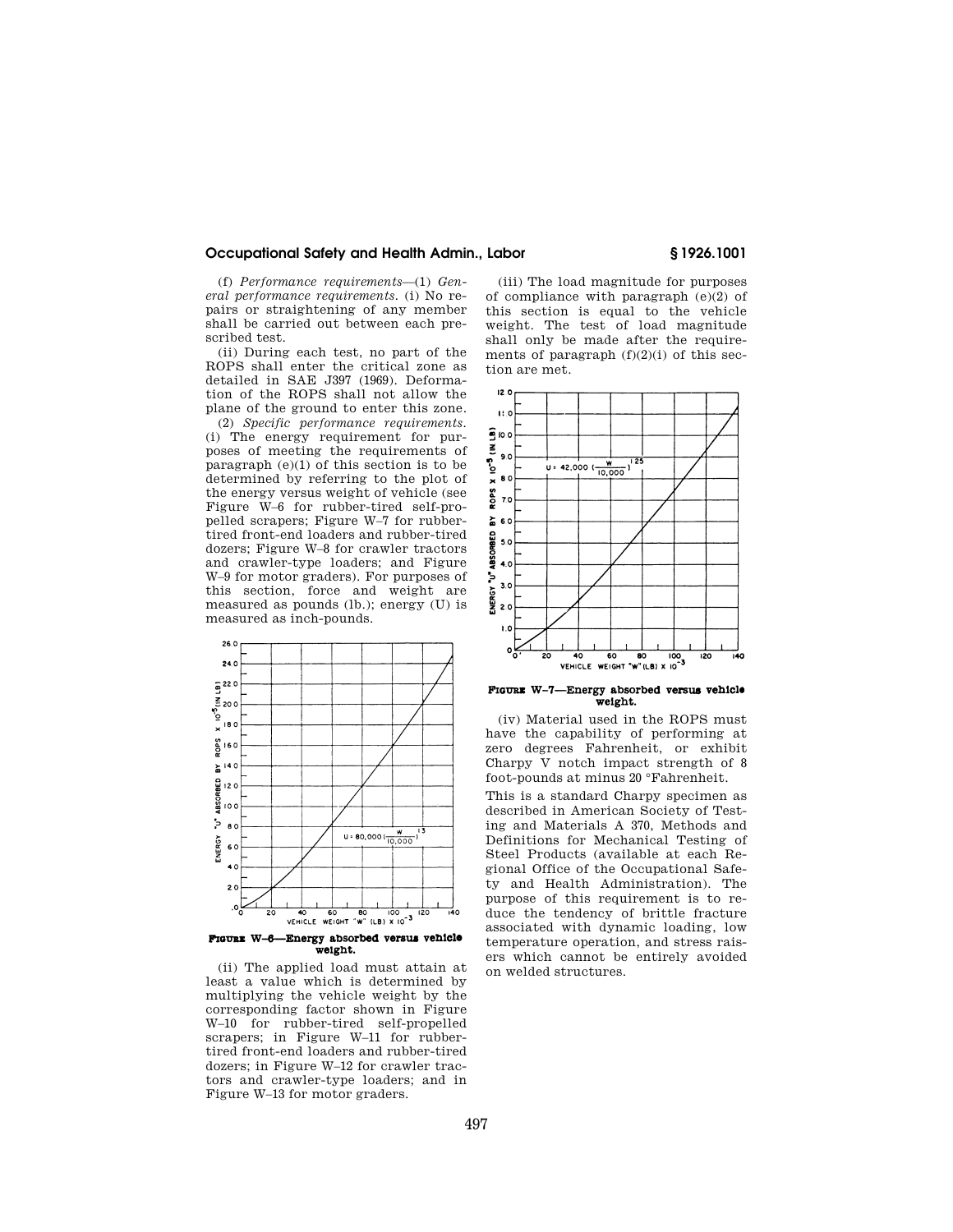



FIGURE W-8-Energy absorbed versus vehicle<br>weight.



**FIGURE W-9-Energy absorbed Versus Vehicle**<br>Weight.

(g) *Definitions.* For purposes of this section, ''vehicle weight'' means the manufacturer's maximum weight of the prime mover for rubber-tired selfpropelled scrapers. For other types of equipment to which this section applies, ''vehicle weight'' means the manufacturer's maximum recommended

# **§ 1926.1001 29 CFR Ch. XVII (7–1–10 Edition)**

weight of the vehicle plus the heaviest attachment.





FIGURE W-11-Minimum horizontal load factor for rubber-tired loaders and dozers.